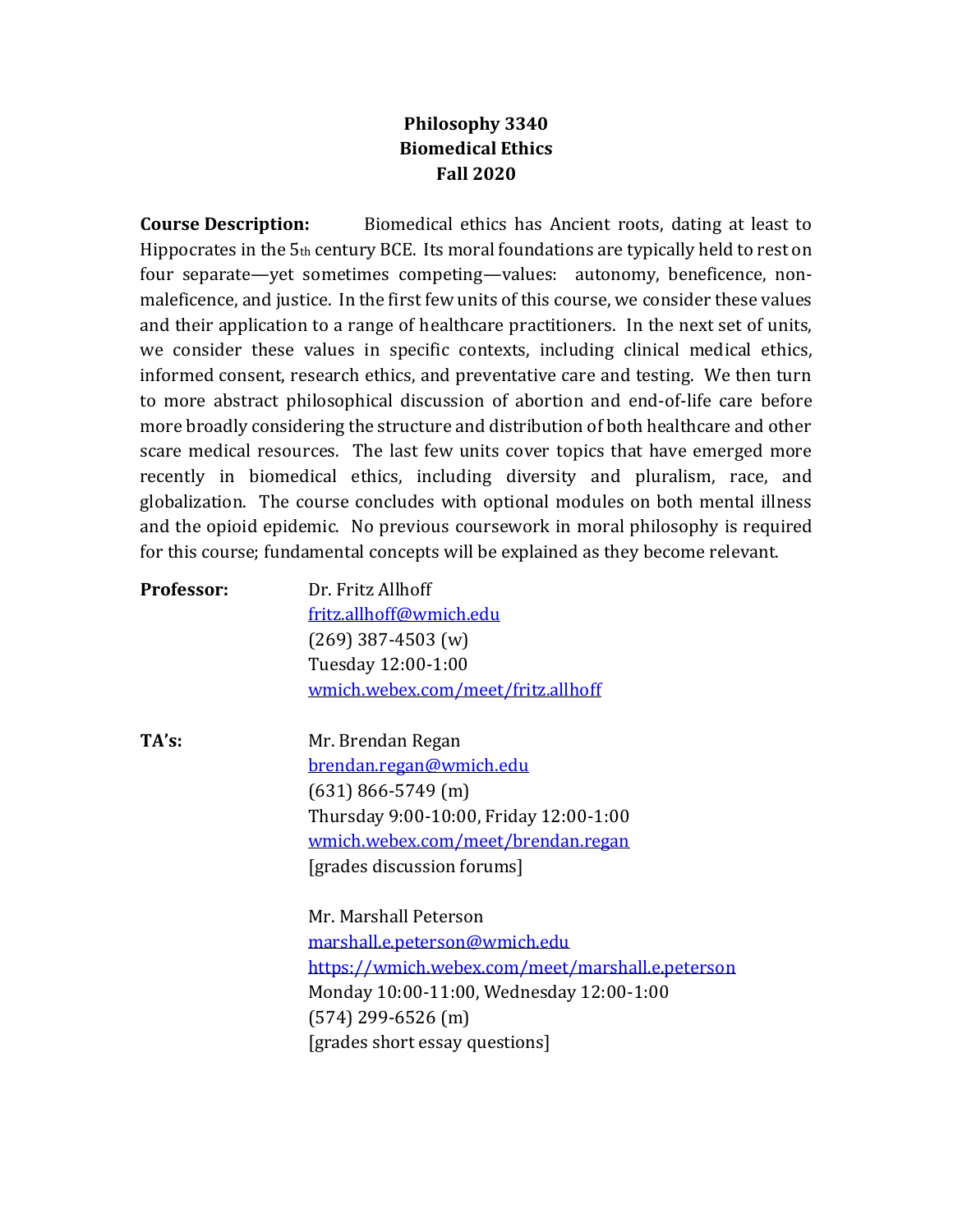## **Course Website:** [elearning.wmich.edu](http://elearning.wmich.edu/)

**Course Readings:** All course readings are available in e-learning.

## **Grading:**

|                               |                                    | Total: 1,400 pts |
|-------------------------------|------------------------------------|------------------|
| <b>Final Paper</b>            |                                    | $420$ pts        |
| <b>Discussion Forums</b>      | 20 pts/module * 14 modules 280 pts |                  |
| <b>Short Answer Questions</b> | 30 pts/module * 14 modules 420 pts |                  |
| Multiple Choice Quizzes       | 20 pts/module * 14 modules 280 pts |                  |
|                               |                                    |                  |

**Grading Scale:** This course uses a standard scale:  $>92\% + 54$ ; 88\%-92\% = BA; 82\%- $88\% = B$ ;  $78\% - 82\% = CB$ ;  $72\% - 78\% = C$ ;  $68\% - 72\% = DC$ ;  $60\% - 68\% = D$ ;  $60\% = E$ . In unusual cases, there will be a (small) curve, but that will not be known until calculation of final grades. There may also be extra credit, which will be announced when available; please do not ask for additional opportunities.

**Course Communications:** In general, please use the *discussion forums* (i.e., as opposed to email), to ask course-related questions, report any technical issues, and so on. This way other students can also benefit from the discussions—we can also help consolidate those discussions into a single public place, rather than through multiple private email threads. However, for any communications that involve personal or confidential material, please use email.

**Readings:** For each module, complete the assigned video and readings (see below). Reading in philosophy is *very* difficult, both because philosophers often write technically and because the questions they seek to answer are not always ones with which we are familiar. It is therefore of critical importance that you invest heavily in the reading, both by going slowly and, sometimes, by going through it more than once. Understanding the reading is the key to success in this course.

**Quizzes:** For each module, you will complete a multiple choice quiz and short essay questions. The multiple choice quiz comprises ten questions—each worth two points—and has an allowance of thirty minutes. There are three short essay questions—each worth ten points—that have a combined allowance of ninety minutes. Short essay questions should be answered in two to three paragraphs each; that said, use your judgment on what sort of detail is required. You may use the assigned materials for both the multiple choice quiz and the short essay questions, but, because of the time limits, should prepare before you begin.

Quizzes open at 12:00 a.m. on Monday and close at 11:59 p.m. on Sunday. Note that they must be *completed* (i.e., not just started) by the expiration times. Also note that the correct answers do not display until after the quiz *closes* (i.e., not when you complete it).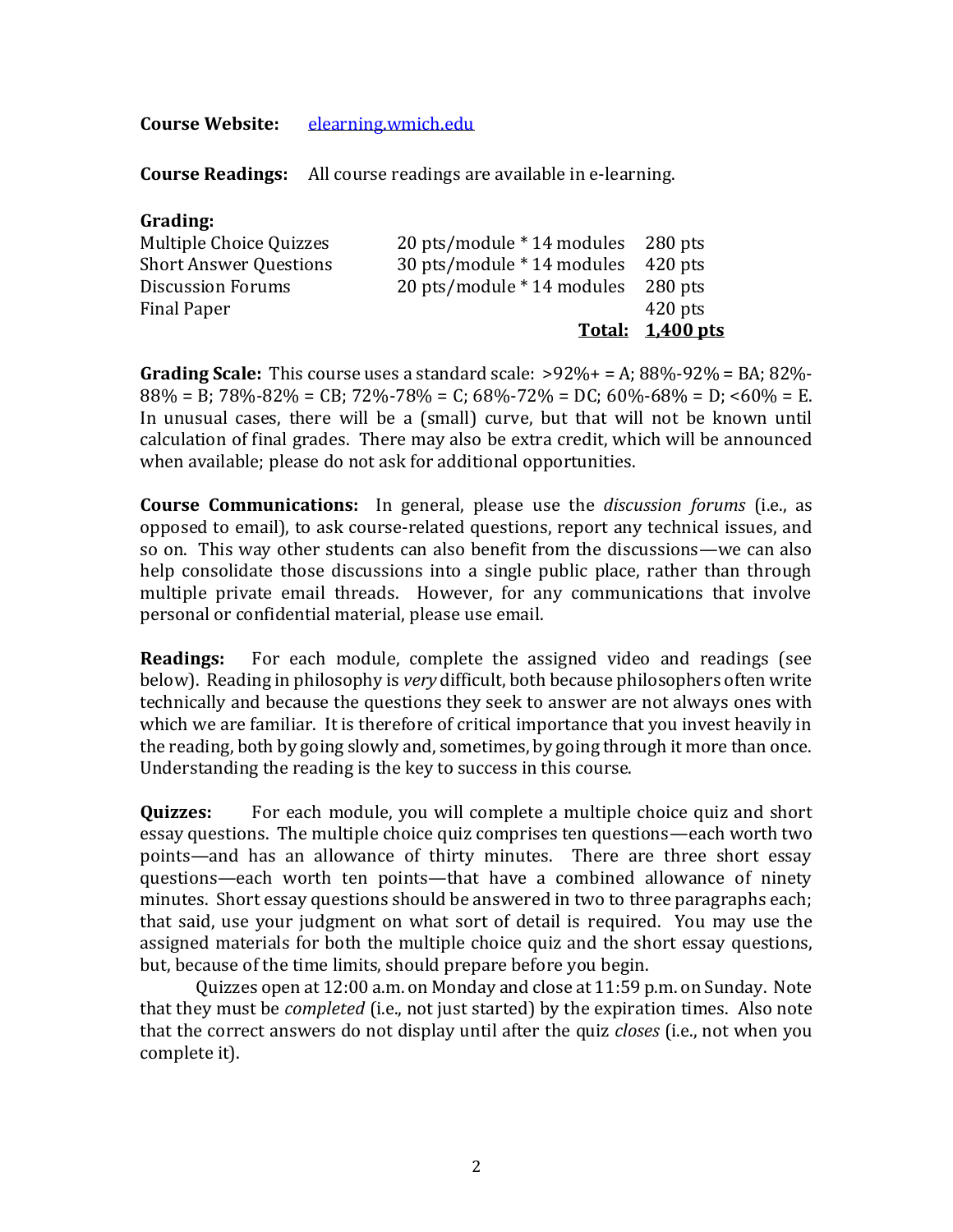**Discussion Forums:** For each module, you should make a post reacting to either the theme of that module or to particular readings within it. These posts should be *no fewer than 100 words*. You should also *respond* to at least two different posts from your classmates; you should generally reply to the original post, but may engage themes emergent in the discussion thread as well. These responses should be *no fewer than 50 words*. Your original post is worth 10 points and your reply posts are worth 5 points each.

The original posts must be submitted no later than Thursday at 11:59 p.m. during the module's release period; the response posts must be submitted by the close of the module on Sunday at 11:59 p.m.

Note: on "short weeks"—like Fall Break, Thanksgiving, or the week preceding Spring Break—you may complete two first posts and skip the reply posts. Or you may treat it like a normal week and do the reply posts; it is your choice. This allowance is meant to allow you to fully complete the modules before breaks. The same structure is available for make-up modules (see below) because fewer students might choose to do them and reply posts might therefore be more difficult.

**Optional Modules:** Quizzes *cannot be re-opened for any reason, nor can be they be made available beyond the release dates provided below.* However, with the understanding that personal exigencies or technical difficulties sometimes arise, any components (e.g., multiple choice quizzes, short essay questions, and discussion forums) can be replaced with components from the optional modules listed below ("Mental Illness" or "The Opioid Epidemic"). Optional modules can also be used to *replace* modules *after* the modules (or some part thereof) are attempted—for example, if you have technical difficulties or simply don't like one of your scores.

Ultimately, your *fourteen highest scores for each graded component* will count toward your final grade. This could be out of as many as sixteen possible scores (i.e., if you do both optional modules), which means that up to two scores can be replaced.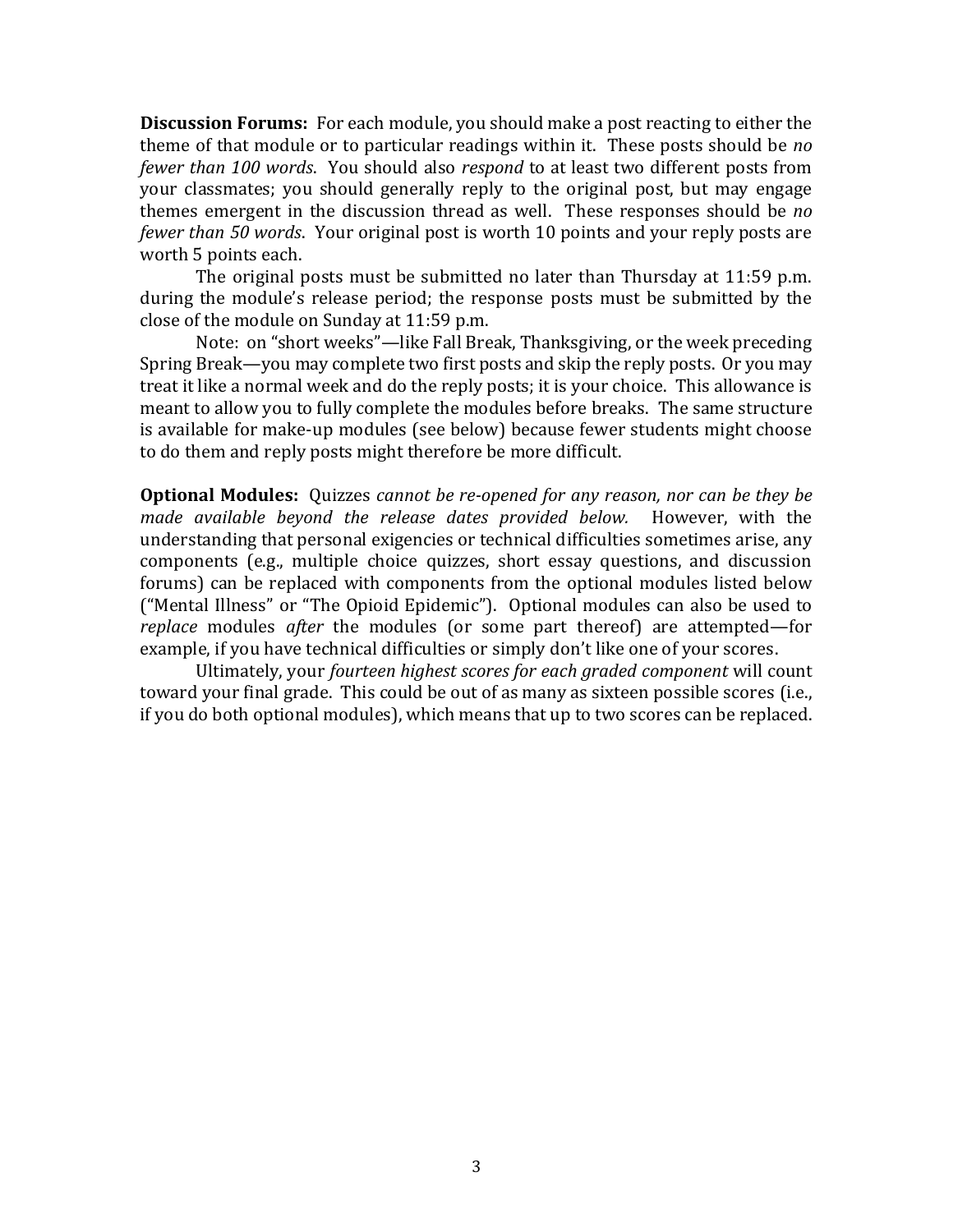**Final Paper:** By the end of the course, you should write a paper *about the intersection of one of our modules with COVID-19*. It should be *2,500 words (± 10%)*; deviations from this range will be penalized—word counts should include in-body text only, not headers, footnotes, or bibliographies.

You should spend approximately half of the paper *summarizing* the key ideas from the module, and the other half *evaluating* those ideas. Do not discuss *all* of the ideas in the module, but rather choose *some* ideas and develop a coherent and integrated essay around them.

In addition to the assigned readings, you must have *at least five external sources* that you incorporate into your paper, and *at least ten footnotes*.1 Try to use authoritative, peer-reviewed sources as opposed to only websites. Wikipedia is not an acceptable source, though you may use it to get suggestions for other sources.

Use whatever *footnote* format (i.e., not endnotes, not parentheticals) you prefer and include a bibliography at the end of the paper. Papers should be doublespaced and margins should be justified (e.g., like this document). Include page numbers, and use a standard seriffed font (e.g., Cambria, New Roman)—please do not use sans-seriffed fonts (e.g., Arial, Calibri). There are no other formatting requirements; beyond the above guidelines, use whatever style you are most comfortable with.<sup>2</sup>

Because final grades are due immediately following the end of the course, *late papers will not be accepted*.

**Statement on Academic Honesty:** You are responsible for making yourself aware of and understanding the policies and procedures in the Undergraduate Catalog that pertain to Academic Honesty (pp. 274-276). These policies include cheating, fabrication, falsification and forgery, multiple submission, plagiarism, complicity and computer misuse. If there is reason to believe you have been involved in academic dishonesty, you will be referred to the Office of Student Conduct. You will be given the opportunity to review the charge(s). If you believe you are not responsible, you will have the opportunity for a hearing. You should consult with me if you are uncertain about an issue of academic honesty prior to the submission of an assignment or test.

<sup>1</sup> If you don't know what a footnote is, this is a footnote! At least one student asks every semester, so I just added it to the syllabus. Footnotes can be "explanatory"—like this one—or "references" to sources. You may use both kinds in your papers if you like, but the requirement mentioned above is for referential footnotes. See the below link for examples of referential footnotes.

<sup>2</sup> If you want an example of how to format a paper, here's a link to one you may use as a guide. You don't have to follow it and yours won't be as long, but it might be a useful example for students who are newer to academic writing: [http://files.allhoff.org/research/Blackstone's\\_Ratio.pdf.](http://files.allhoff.org/research/Blackstone)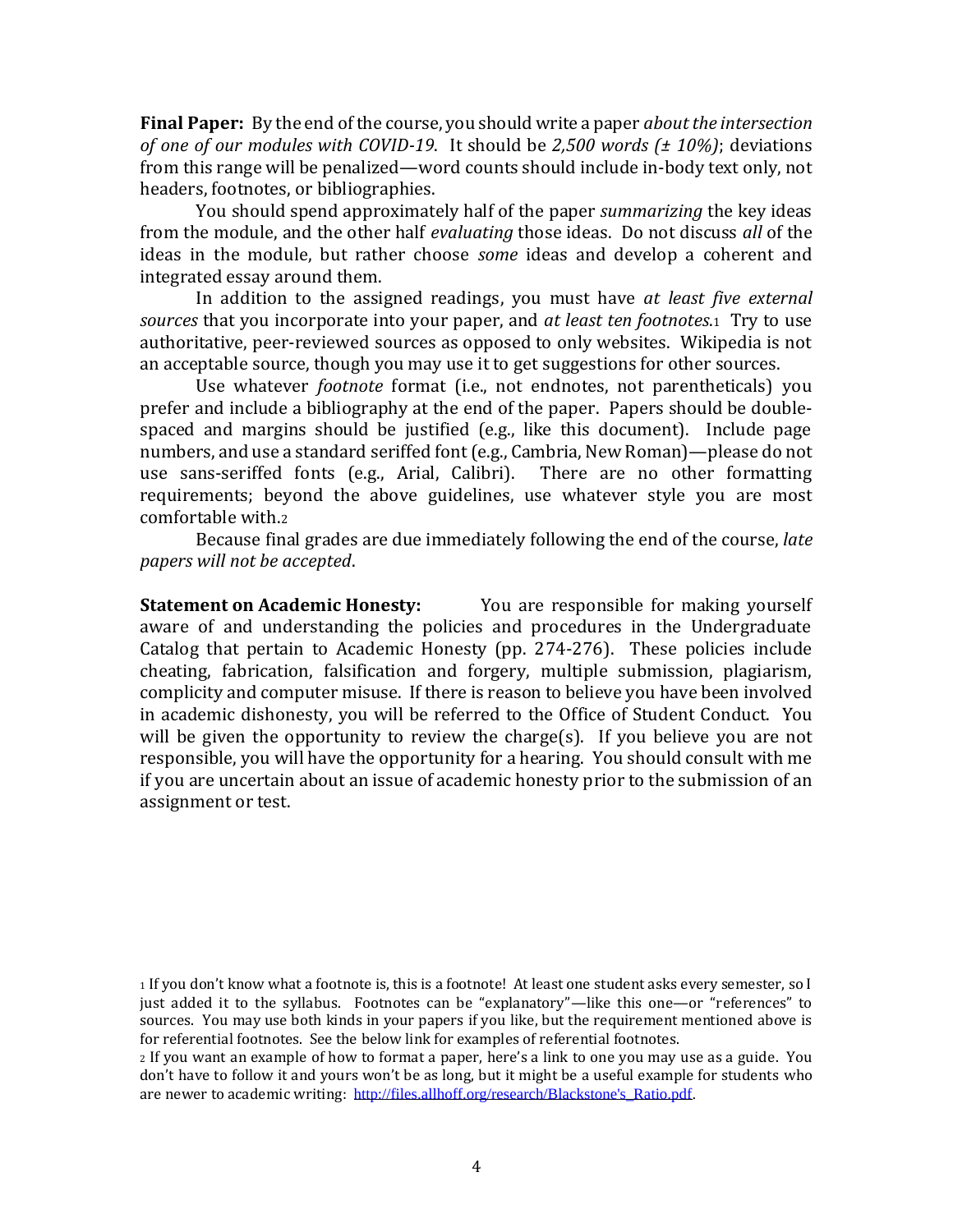| <b>MODULE</b> | <b>TOPIC</b>                                            | <b>READING</b>                                                                                                                                                                                                                                                                                                                                                                                                                                                                      | <b>OPEN</b> | <b>CLOSE</b> |
|---------------|---------------------------------------------------------|-------------------------------------------------------------------------------------------------------------------------------------------------------------------------------------------------------------------------------------------------------------------------------------------------------------------------------------------------------------------------------------------------------------------------------------------------------------------------------------|-------------|--------------|
| $\mathbf{1}$  | Principles of<br><b>Biomedical Ethics</b>               | "Four Ethical Principles: Should We<br>Prioritize Autonomy" (video)<br>Beauchamp and Childress,<br><b>Principles of Biomedical Ethics</b><br>(excerpted)<br>American Medical Association,<br>"Principles of Medical Ethics"<br>Case Study: "When Patients Refuse<br>Treatment" (link)                                                                                                                                                                                               | 9/2         | 9/13         |
| $\mathbf{2}$  | Physicians and the<br><b>Foundations of</b><br>Medicine | Reassessing the Value of Care for<br>Chronic Health Conditions (video)<br>Tyson,<br>"The Hippocratic Oath Today" (link)<br>Cullen and Klein, "Respect for<br>Patients, Physicians, and the Truth"<br>Dworkin, "Paternalism"<br>Siegler, "Confidentiality in<br>Medicine-A Decrepit Concept"<br>U.S. Department of Health and<br>Human Services, "Your Rights under<br>HIPAA"<br>Case Study: "Intra-Operative<br><b>Exposure to Sporadic Creutzfeldt-</b><br>Jakob Disease" (Potash) | 9/2         | 9/13         |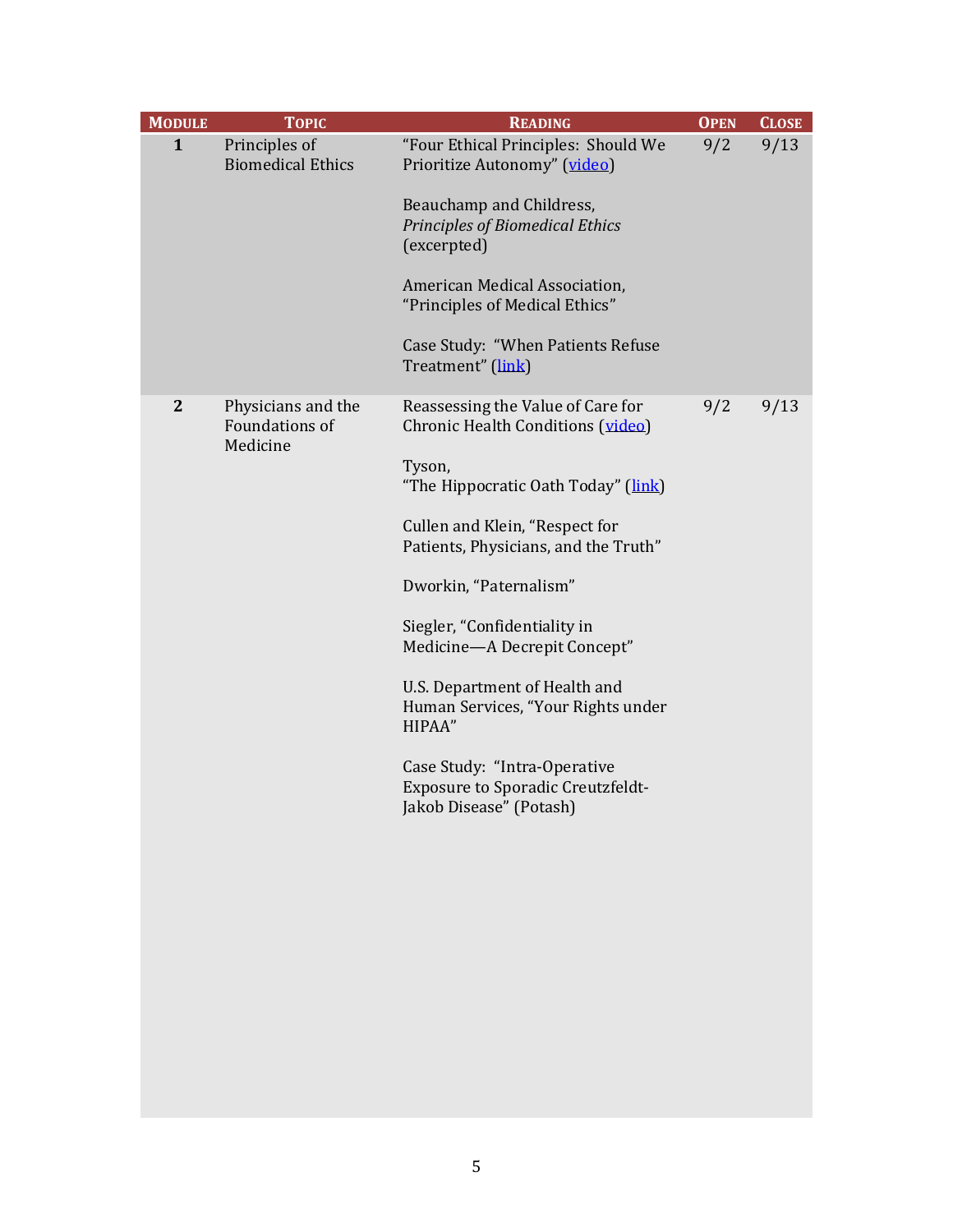| 3                       | Nurses, Therapists,<br>and Other Healthcare<br>Providers | "Nursing Ethics" (video)<br>Grace, Nursing Ethics and Professional<br>Responsibility (excerpts)<br>Atwal and Caldwell,<br>"Ethics, Occupational Therapy, and<br>Discharge Planning"<br>Kuhse, "Advocacy or Subservience<br>for the Sake of Patients?"<br>American Nurses Association,<br>"Code of Ethics for Nurses"<br><b>American Occupational Therapy</b><br>Association,<br>"Occupational Therapy Code of<br>Ethics"<br>Case Study: "Florence Nightingale"<br>(link) | 9/14 | 9/20 |
|-------------------------|----------------------------------------------------------|--------------------------------------------------------------------------------------------------------------------------------------------------------------------------------------------------------------------------------------------------------------------------------------------------------------------------------------------------------------------------------------------------------------------------------------------------------------------------|------|------|
| $\overline{\mathbf{4}}$ | <b>Clinical Medical</b><br>Ethics                        | "Clinical Ethics" (video)<br>Jonsen et al.,<br>"Case Analysis in Clinical Ethics"<br>Fosarelli, "Medicine, Spirituality, and<br>Patient Care"<br>Hassoun, "Making Free Trade Fair"<br>ProPublica, "Docs Who Get Compant<br>Cash Tend to Provide More Brand-<br>Name Meds" (link)<br>Case Study: "Medical ID Cards and<br>Privacy" (Munson)                                                                                                                               | 9/21 | 9/27 |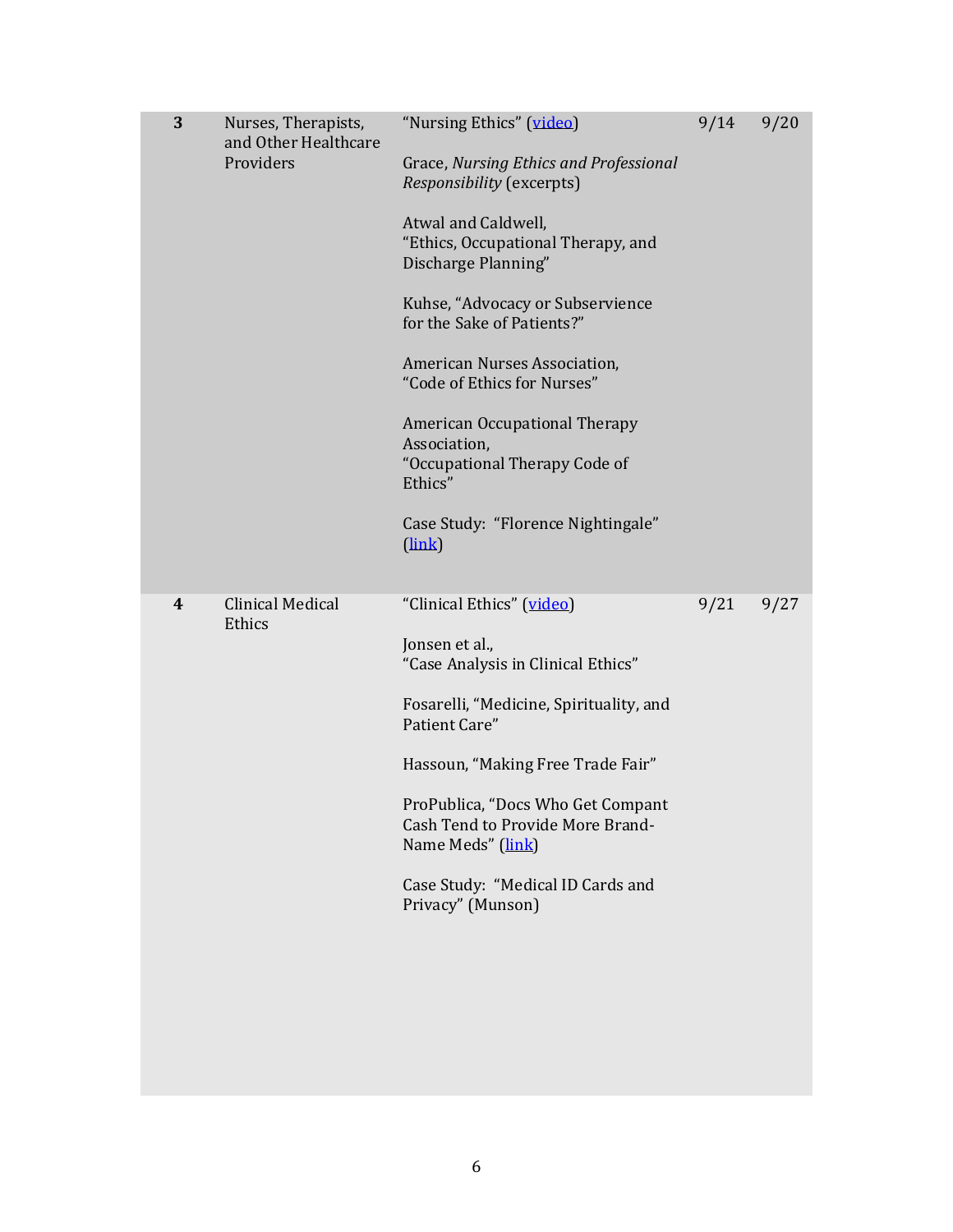| 5 | <b>Informed Consent</b>                 | "Legal ad Ethical Aspects of<br>Medicine-Consent" (video)<br>Munson, Outcome Uncertain<br>(excerpts)<br>Beauchamp and Faden, A History and<br>Theory of Informed Consent<br>(excerpts)<br>Katz, "Informed Consent-Must It<br>Remain a Fairy Tale?"<br>Case Study: Canterbury v. Spence                                             | 9/28  | 10/4  |
|---|-----------------------------------------|------------------------------------------------------------------------------------------------------------------------------------------------------------------------------------------------------------------------------------------------------------------------------------------------------------------------------------|-------|-------|
| 6 | <b>Biomedical Research</b><br>Ethics    | "The Tuskegee Syphilis Experiment<br>and Medical Ethics" (video)<br>Hellman, "Of Mice but Not Men"<br>Marquis, "How to Resolve an Ethical<br>Dilemma Concerning Randomized<br>Clinical Trials"<br>"Declaration of Helsinki"<br>"Belmont Report"<br>Case Study: "The Ethics of Clinical<br>Research in the Third World"<br>(Angell) | 10/5  | 10/11 |
| 7 | <b>Preventative Care</b><br>and Testing | "Angelina Jolie Effect" (video)<br>Purdy,<br>"Genetics and Reproductive Risk"<br>Davis, "Genetic Dilemmas and the<br>Child's Right to an Open Future"<br>McMahan, "The Morality of Screening<br>for Disability"<br>Case Study: "Your Doctor Likely<br><b>Orders More Tests than You Actually</b><br>Need" (link)                   | 10/12 | 10/18 |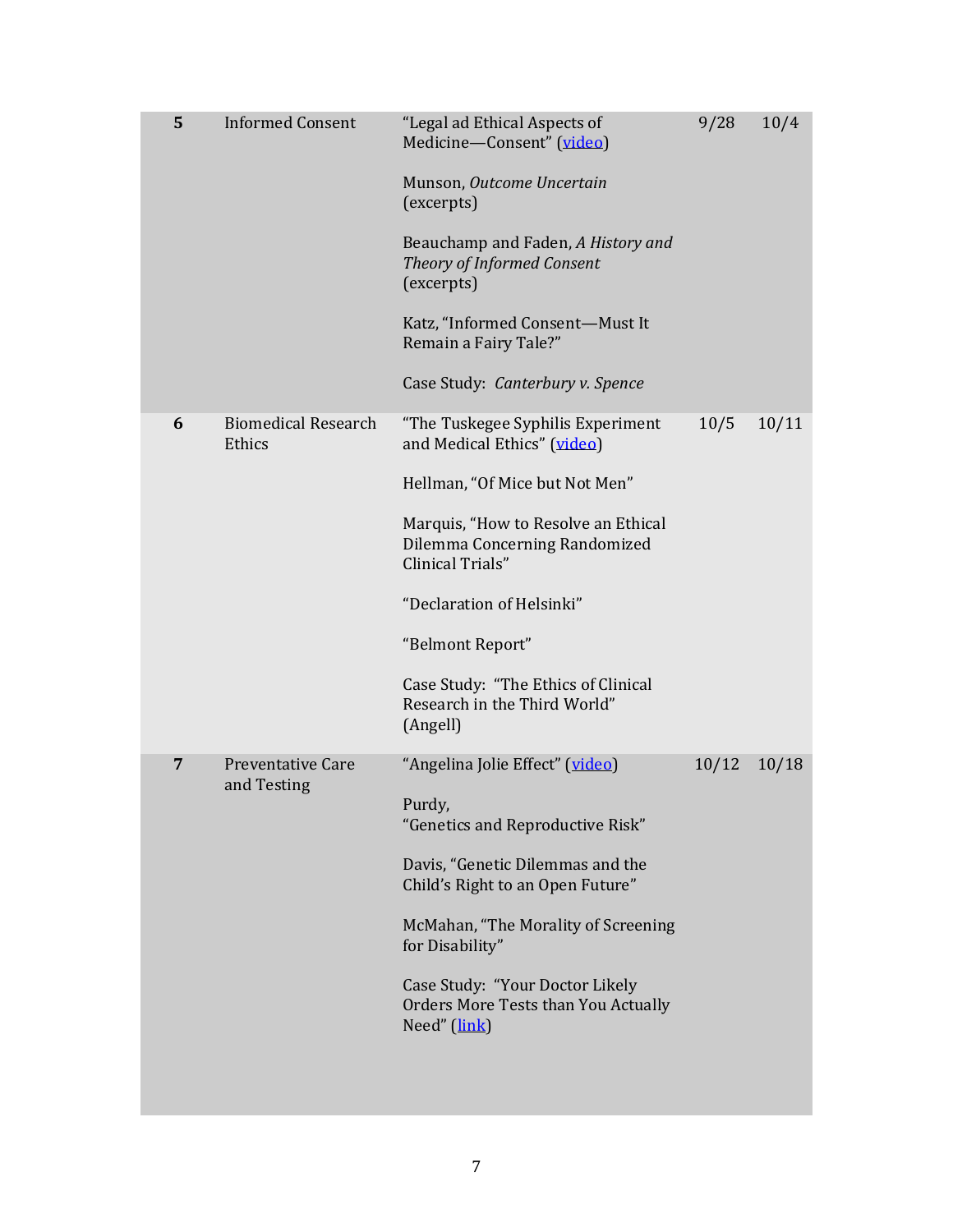| 8  | Abortion                   | "Abortion and Personhood" (video)<br>Warren, "The Moral and Legal Status<br>of Abortion"<br>Thomson, "In Defense of Abortion"<br>Marquis, "Why Abortion Is Immoral"<br>Case Study: "But How Can We<br>Choose" (Zaner)                                                                                                                                                                   | 10/19 | 10/25 |
|----|----------------------------|-----------------------------------------------------------------------------------------------------------------------------------------------------------------------------------------------------------------------------------------------------------------------------------------------------------------------------------------------------------------------------------------|-------|-------|
| 9  | End-of-Life Care           | "Assisted Death and the Value of Life<br>(video)<br>Rachels,<br>"Active and Passive Euthanasia"<br>Brock, "Voluntary Active Euthanasia"<br>Munson, "Advance Directives"<br>Case Study, "My Right to Die with<br>Dignity at 29" (Maynard)                                                                                                                                                | 10/26 | 11/1  |
| 10 | Distributing<br>Healthcare | "The Economics of Healthcare"<br>(video)<br>Munson, "The Canadian System as a<br>Model for the United States?"<br>Nielsen, "Autonomy, Equality, and a<br>Just Health Care System"<br>Daniels, "Equal Opportunity and<br>Health Care"<br>Case Study: "A Brief History on the<br>Road to Healthcare Reform"<br>(Taylor; link)<br>Case Study: "Trump's Health Care<br>Bills" (Smith; link) | 11/2  | 11/8  |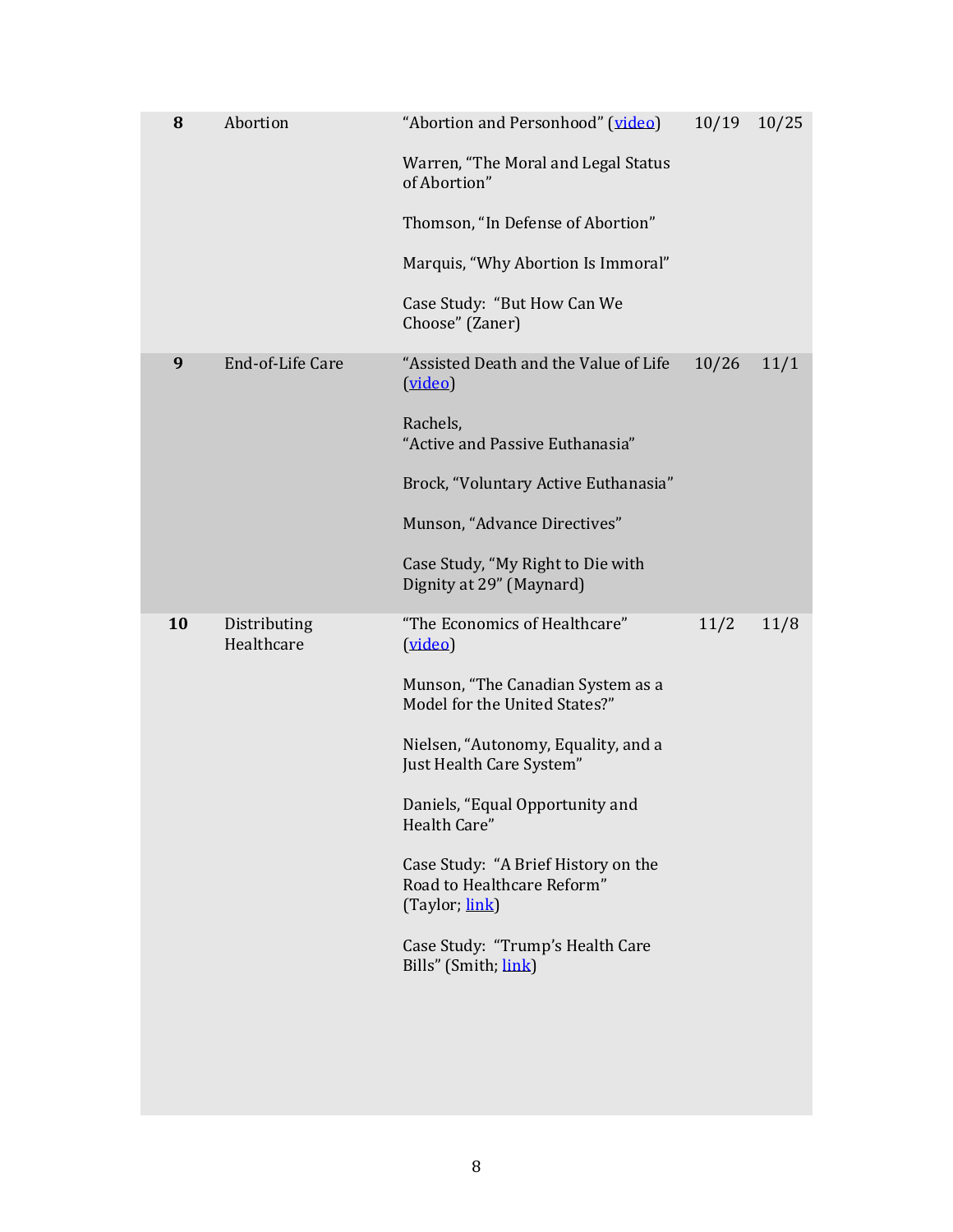| 11 | <b>Scarce Resources</b> | "Ethical Reasoning in Health Priority-<br>Setting" (video)<br>Rescher, "The Allocation of Exotic<br>Medical Lifesaving Therapy"<br>Zwolinski,<br>"The Ethics of Price Gouging"<br>Radcliffe-Richards,<br>"The Case for Allowing Kidney Sales"<br>Case Study: "Should Alcoholics Be<br>Deprioritized for Liver<br>Transplantation?" (Allhoff)                                                                    | 11/9  | 11/15 |
|----|-------------------------|-----------------------------------------------------------------------------------------------------------------------------------------------------------------------------------------------------------------------------------------------------------------------------------------------------------------------------------------------------------------------------------------------------------------|-------|-------|
| 12 | Diversity & Pluralism   | "Culture and Healthcare: When<br>Medicine and Culture Intersect"<br>(video)<br>Hoop et al., "Ethics and Culture in<br>Mental Health Care"<br>Powell and Stein,<br>"Legal and Ethical Concerns about<br>Sexual Orientation Change Efforts"<br>Lindemann,<br>"The Woman Question in Medicine"<br>Wendell, "Who Is Disabled?"<br>Case Study: "Ethics and Culture in<br>Mental Health Care" (Hoop et al.,<br>cont.) | 11/16 | 11/22 |
| 13 | Race & Medicine         | Flint Michigan Water Crisis (video)<br>Byrd and Clayton, "Race, Medicine,<br>and Health Care in the United States"<br>Hoberman,<br>"Black Patients and White Doctors"<br>Hardeman et al., "Structural Racism<br>and Supporting Black Lives"<br>Krakauer and Troug, "Mistrust,<br>Racism, and End-of-Life Treatment"                                                                                             | 11/23 | 12/6  |